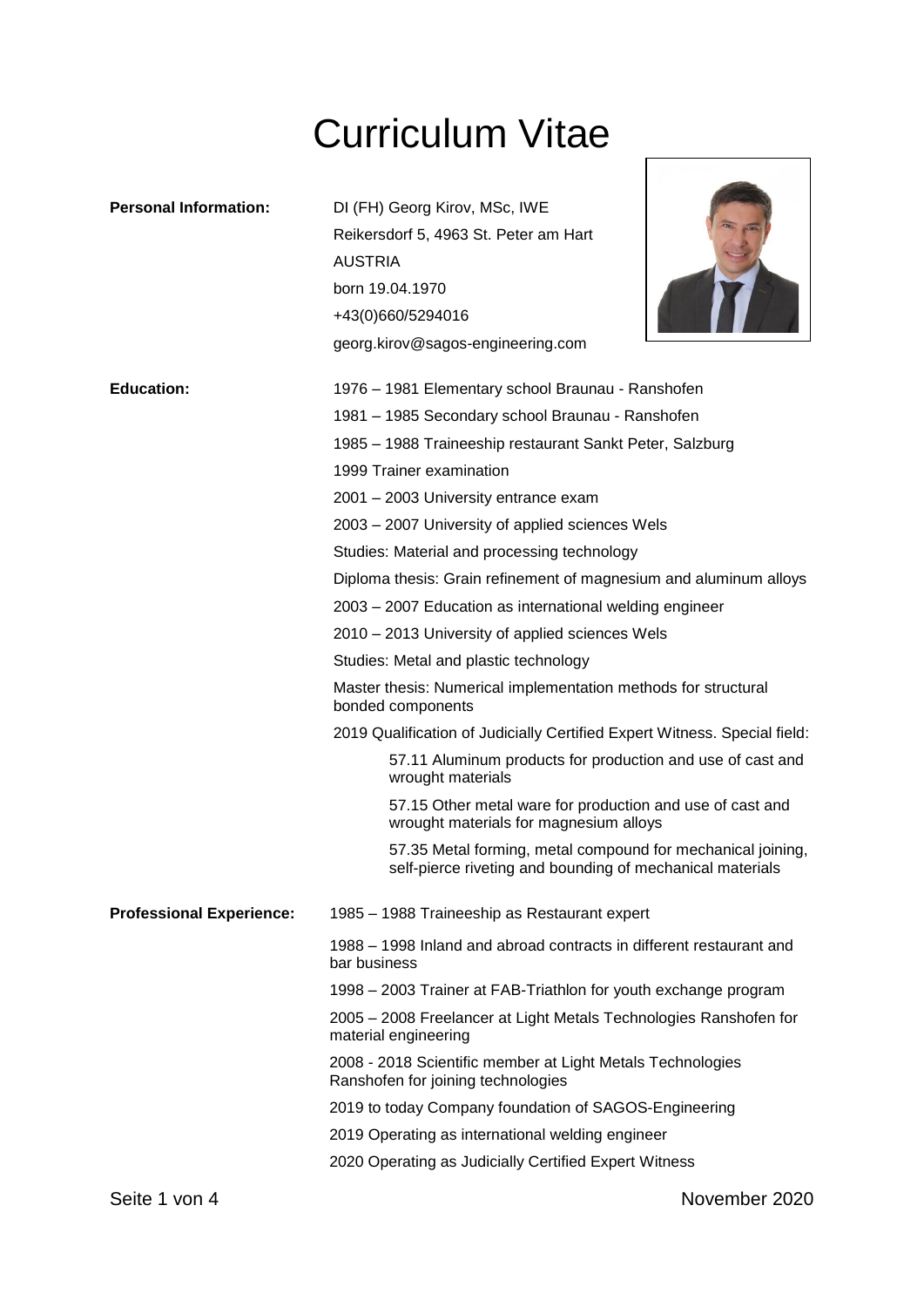| <b>Personal Skills and</b>  |                                                                                                              |
|-----------------------------|--------------------------------------------------------------------------------------------------------------|
| <b>Competences:</b>         |                                                                                                              |
| Native Language             | German                                                                                                       |
| Foreign Languages           | English                                                                                                      |
| Social Skills and           | Experience in teamwork                                                                                       |
| Competences                 | Ability of communicate                                                                                       |
|                             | Working in groups                                                                                            |
|                             | Ability to work under pressure                                                                               |
|                             | Openness for continuing education                                                                            |
|                             | Creativity                                                                                                   |
| Organizational Skills and   | Independent working                                                                                          |
| Competences                 | Multi-Year experience in project management (planning and leading of<br>self-contained projects)             |
|                             | Education in the field of value analysis, FMEA and project<br>management                                     |
|                             | Experience in the field of project management Tools SAP, PM-Smart,<br>Salesforce, Doxis und Prevero          |
|                             | Experience in the field creating of application for research funding at<br>national and international level  |
| <b>Technical Skills and</b> | Excellent technical understanding                                                                            |
| Competences                 | Extensive technical education in the field of materials and his<br>processing                                |
|                             | Extensive Know-How in the field of joining technic as welding, self-<br>pierce riveting and adhesive bonding |
|                             | Extensive Know-How in the field of FEM:                                                                      |
|                             | LS-DYNA focus implementation of jointing technic                                                             |
|                             | Hyperworks: Mesh generation with HyperMesh, topology optimization                                            |
|                             | by OptiStruct and RADIOSS                                                                                    |
|                             | CAD CAM Know-How CATIA V5 and Autodesk Inventor                                                              |
| Interests/Hobbys            | Sport (running, biking and skiing)                                                                           |
|                             | Technical model-building                                                                                     |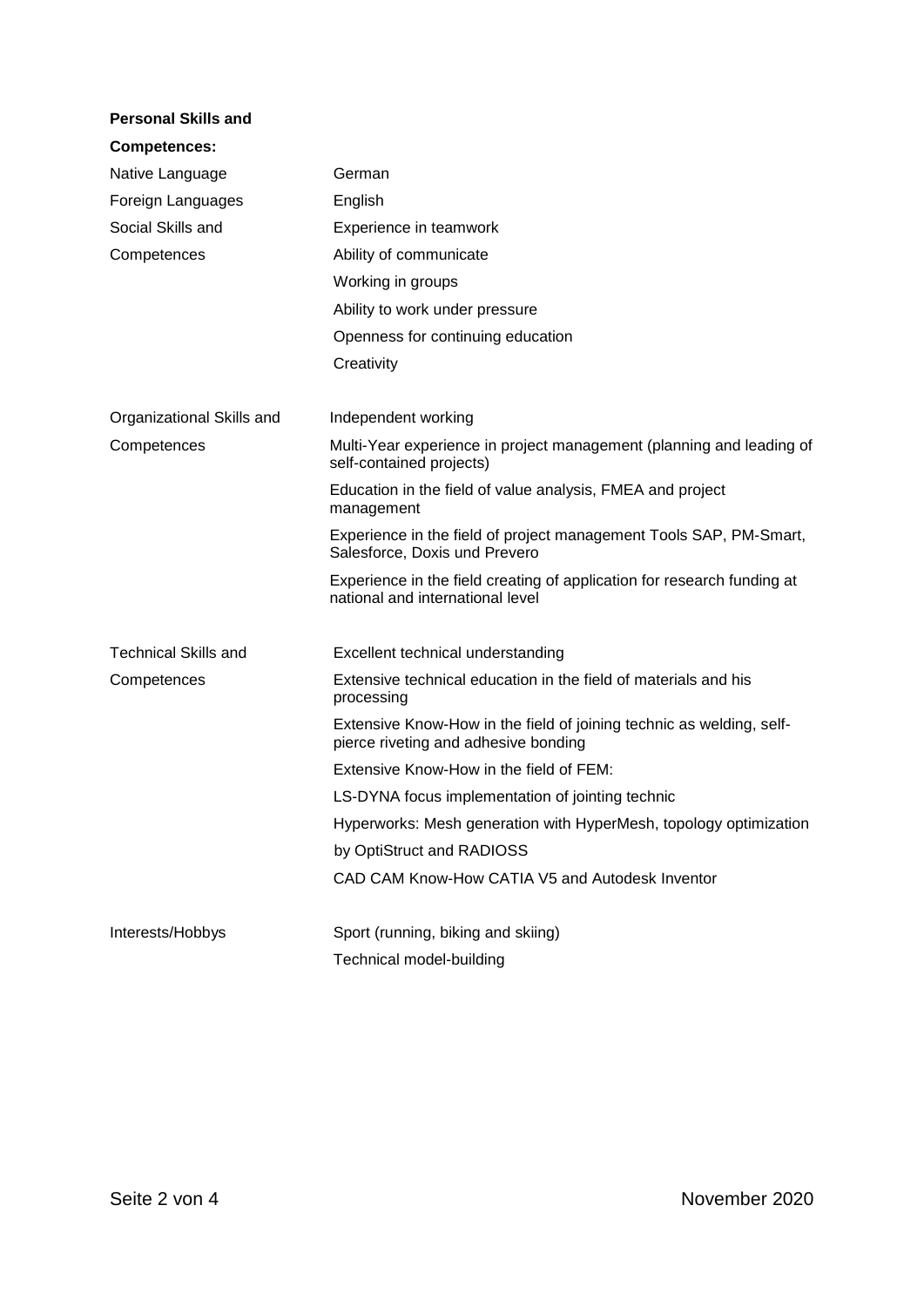#### **Projects as Project Manager:**

- *1.* LKR in house *"Transformation of numerical implementation models on joined connections"* 2011
- 2. LKR in house *"Model application in crash simulation"* term 2012
- 3. LKR in house *"Replacement element modelling for joining technic"* 2013
- 4. Format *"Low-heat welding of light metal components"* 2010 to 2012
- 5. Format *"Flat products of light metal for the use in vehicle drive chains"* 2010 to 2013
- 6. EFRE *"Design and concept development of assembled light metal system components"*2014
- 7. Comet *"AdvAlue Advanced Aluminum Application within Eco-Transport"* 2010 to 2014
- 8. Comet *"Advanced methods for optimized forming and joining process technologies for high strengths 7xxx alloys within automotive application"* 2014 to 2018
- 9. IWB *"Creation of multi layer materials and multi layer design"* 2016 to 2018
- 10. IWB *"Development of auxiliary joining component, additional materials and optimized joining processes"* 2016 to 2018

#### **Lectures:**

OFI (Österreichisches Forschungsinstitut) *" Suitable construction for adhesive bonding*" EAE-training, 2010 bis 2016

#### **Publications:**

- 1. A. Schiffl, G. Kirov: *"Grain fining of magnesium and aluminum alloys with SiC-Particle*"; Gießerei-Rundschau, 56 (2009)
- 2. A. Schiffl, G. Kirov: *"Grain fining of magnesium and aluminum alloys with SiC-Particle*"; Gießerei, 04 (2010)
- 3. S. Ucsnik, G. Kirov: *"New possibility for the connection of metal sheets and fibre reinforced plastics*"; Materials Science Forum, 690 (2011)
- 4. J. Österreicher, G. Kirov, S. Gerstl, E. Mukeli, F. Grabner, M. Kumar: *"Stabilization of 7xxx aluminium alloys";* Journal of Alloys and Compounds 740 (2018)
- 5. B. Milkereit, M. Österreich, P. Schuster, G. Kirov, E. Mukeli, O. Kessler, *"Dissolution and Precipitation Behavior for Hot Forming of 7021 and 7075 Aluminum Alloys"*, Metals 2018, 8, 531
- 6. P. A. Schuster, J.A. Österreicher, G. Kirov, C. Sommitsch, O. Kessler, E. Mukeli, *"Characterization and Comparison of Process Chains for Producing Automotive Structural Parts from 7xxx Aluminum Sheets"*, Metals 2019, 9, 305